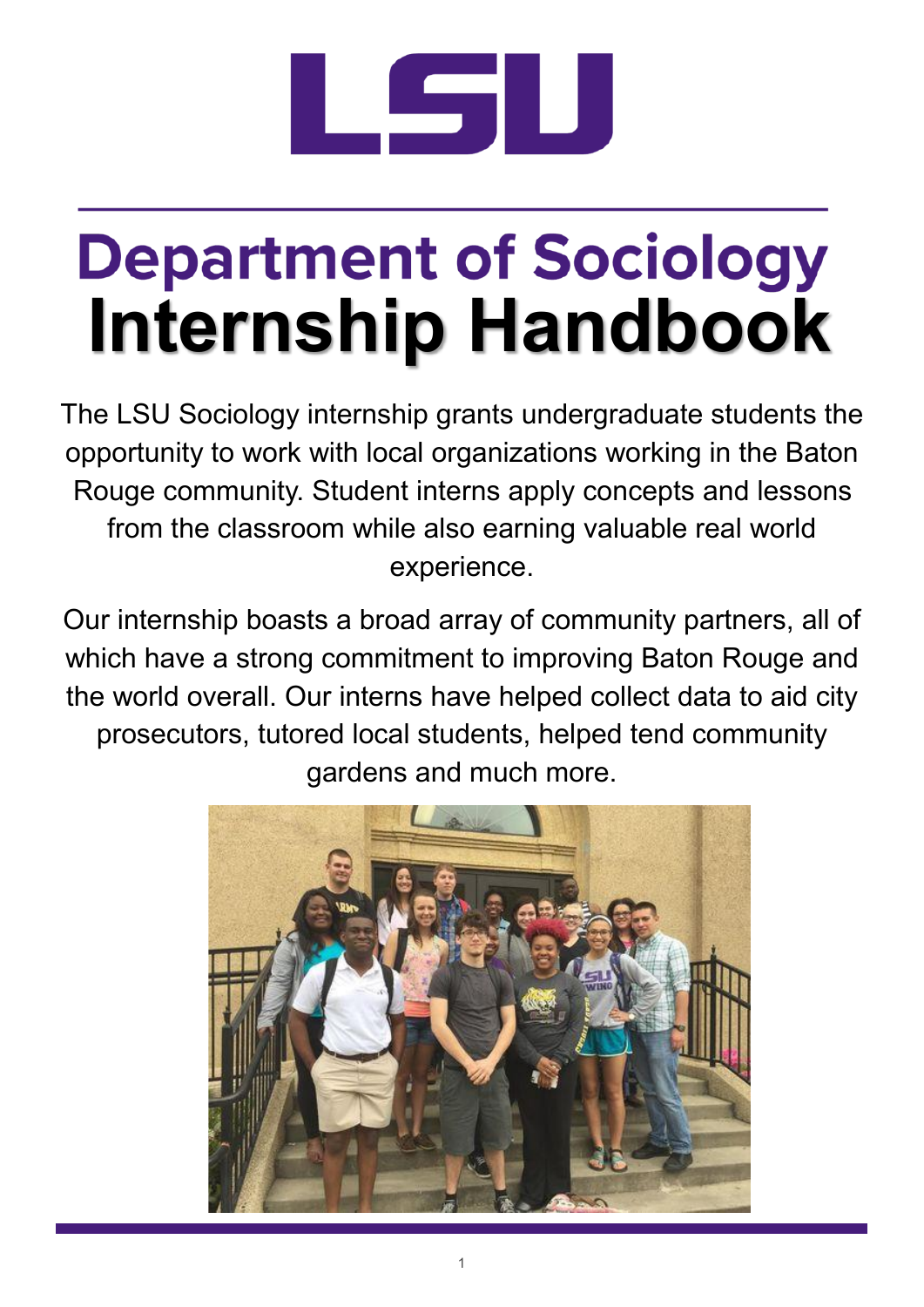### **Internship Requirements:**

- At least 75 student credit hours earned by the time you are enrolled
- $A 2 5 GPA$

### **Internship Sign Up Process**

- 1.Pick up the Internship Application from the Sociology office in 126 Stubbs Hall.
- 2.Fill out that form completely, including a listing of your preferred internship site and a backup site.
- 3.Submit the form in to the Sociology front office in 126 Stubbs Hall.
- 4.Once your internship site has been chosen and you have been accepted, the course will be added to your schedule by the instructor. Do not add the course manually.

### **Potential internship sites are listed on the following pages.**

### **Applications are due April 5, 2019**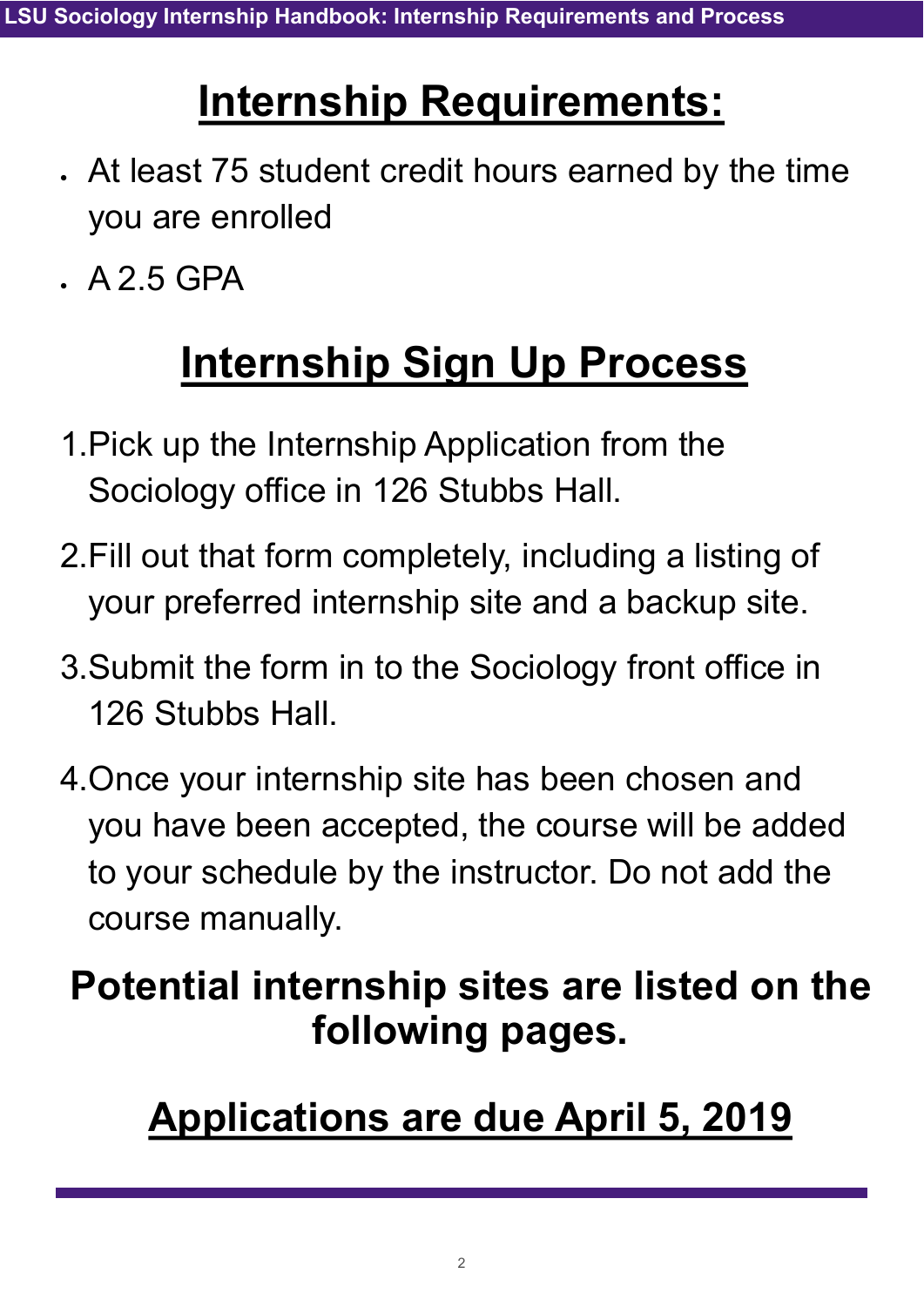### **The East Baton Rouge Parish District Attorney's Office Crime Strategies Unit, (CSU)**



**Mission and Purpose:** The East Baton Rouge Parish District Attorney's Office created the Crime Strategies Unit ("CSU"), whose mission to develop and implement intelligence-driven prosecution strategies that address crime issues and target priority offenders. Prosecutors team with investigators, community affairs liaisons, and National Guard Counter-Drug Intelligence Analysts to identify opportunities to reduce and prevent crime by improving the timely and accurate sharing of criminal intelligence throughout the District Attorney's Office and among all law enforcement agencies. The Crime Strategies Unit works closely with the Baton Rouge Police Department, East Baton Rouge Sheriff's Office, and other law enforcement agencies and members of the community to identify groups and individuals most responsible for committing crimes that impact our communities, from violent crimes to lower-level, quality-of-life offenses

**Intern Responsibilities:** Interns will listen to booking calls and jail calls when assigned by the CSU analyst. ADAs, LEAs or Investigators will request that a certain defendant be monitored. Interns will monitor and document notes in ICSolutions as well as a WORD document in the Intern folder on the sharedrive. Interns will also be requested to update and document NIBIN leads, researching offender's criminal histories, examining social media footprints, working with mapping data, and gathering and collecting other forms of intelligence for law enforcement purposes.

**Available Positions:** CSU has opportunities for 10 interns in the Fall and 10 interns in the Fall.

**Application Specifics:** Prospective interns must pass a background check and an interview with the director of the program and LSU faculty. Contact Michael Barton mbarto3@lsu.edu to schedule an interview.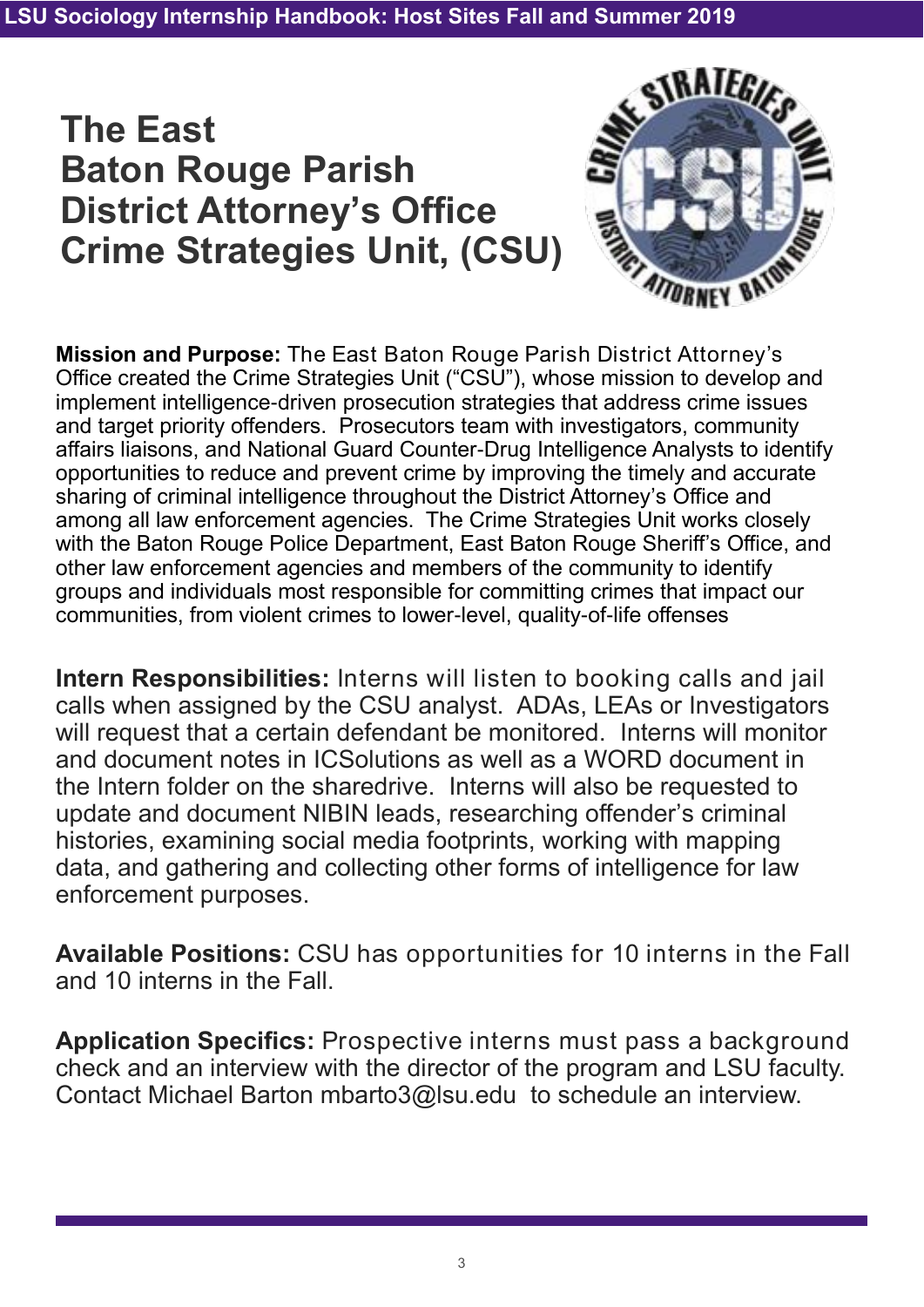### **19th Judicial District Court Judge Donald Johnson**



**Mission and Purpose:** Judge Johnson's office is located at the 19th Judicial District Court. Judge Johnson presides over traffic court, criminal court, and drug court.

**Intern Responsibilities:** Interns will assist Judge Johnson with research projects, grant writing, and assisting court staff with various tasks.

**Available Positions:** Summer and Fall 2019: 2 intern positions available (unpaid).

**Application Specifics:** Potential interns must submit their resumes to jereeves@brla.gov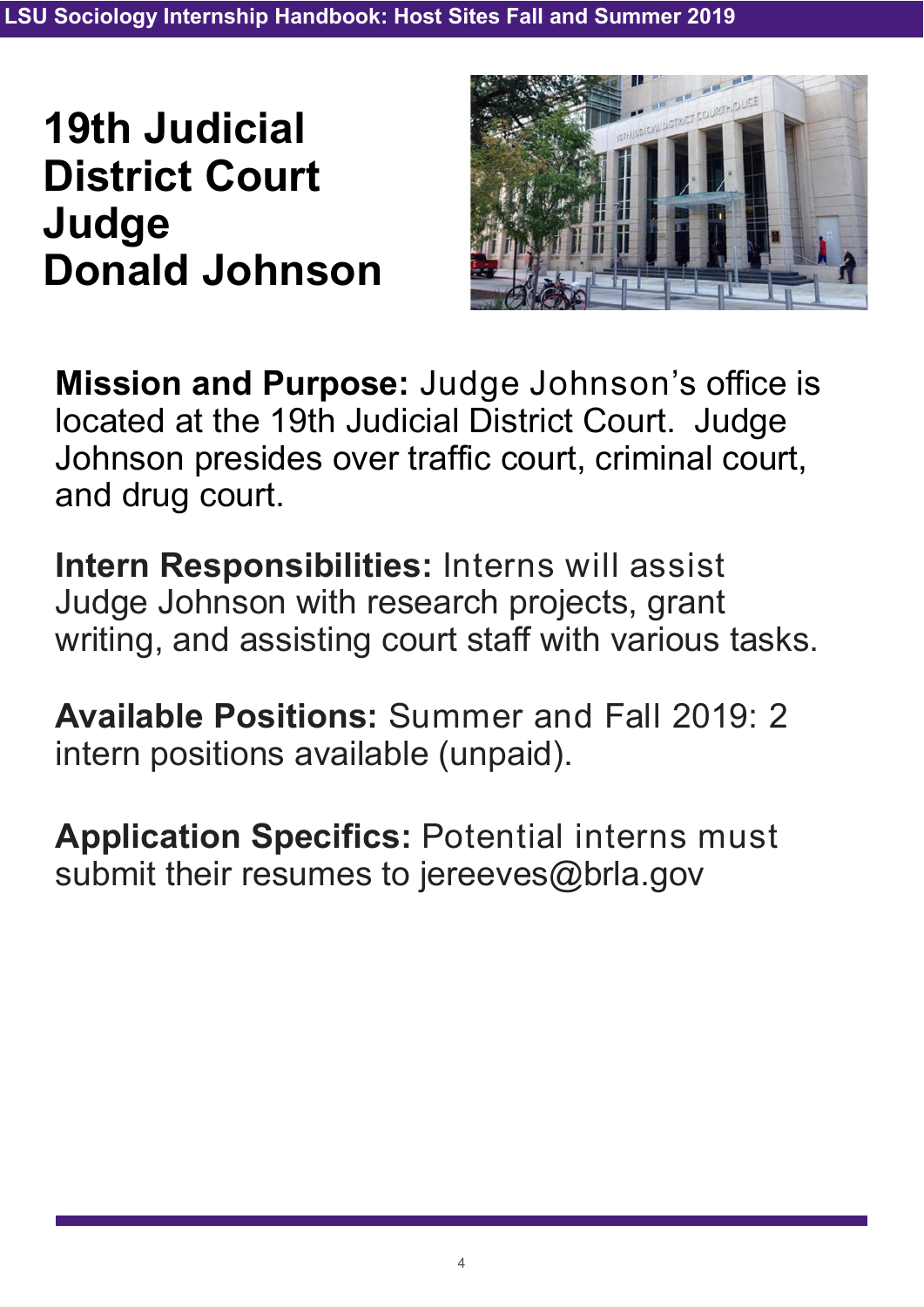## **Louisiana Division of Probation and Parole, Baton Rouge District**



**Mission and Purpose:** The Louisiana Division of Probation and Parole supervises people placed on probation by the court system in lieu of prison and people placed on parole after being release early from prison. Our two primary goals are to provide the tools necessary to make reentry successful and to keep the public safe.

**Intern Responsibilities:** Interns undergo an orientation period where they observe staff working in a professional office setting. Interns are guided by the intern supervisor and placed with officers who sign up new people on supervision. Once the intern is comfortable, the intern will complete the new case sign up while the officer watches. At some point, the intern should be comfortable completing these procedures alone. The intern will be given a tour of the Nineteenth Judicial District Court with a probation officer and sit in on live court hearings, meet judges, and see the offices of the district attorney and clerk of court. The intern will be assigned an independent project during the semester. An example of such a project is to conduct all office visits for an officer who may be out on extended leave. Interns do not make visits in the field. The safety of the intern is of utmost importance.

**Available Positions:** The Baton Rouge District Office of Probation and Parole generally affords one or two unpaid internships each fall and spring semester. We choose students from post high school institutions from around the Greater Baton Rouge area.

**Application Specifics:** The prospective intern must complete an application in person, pass a background check, pass a drug screen, and pass a criminal record check.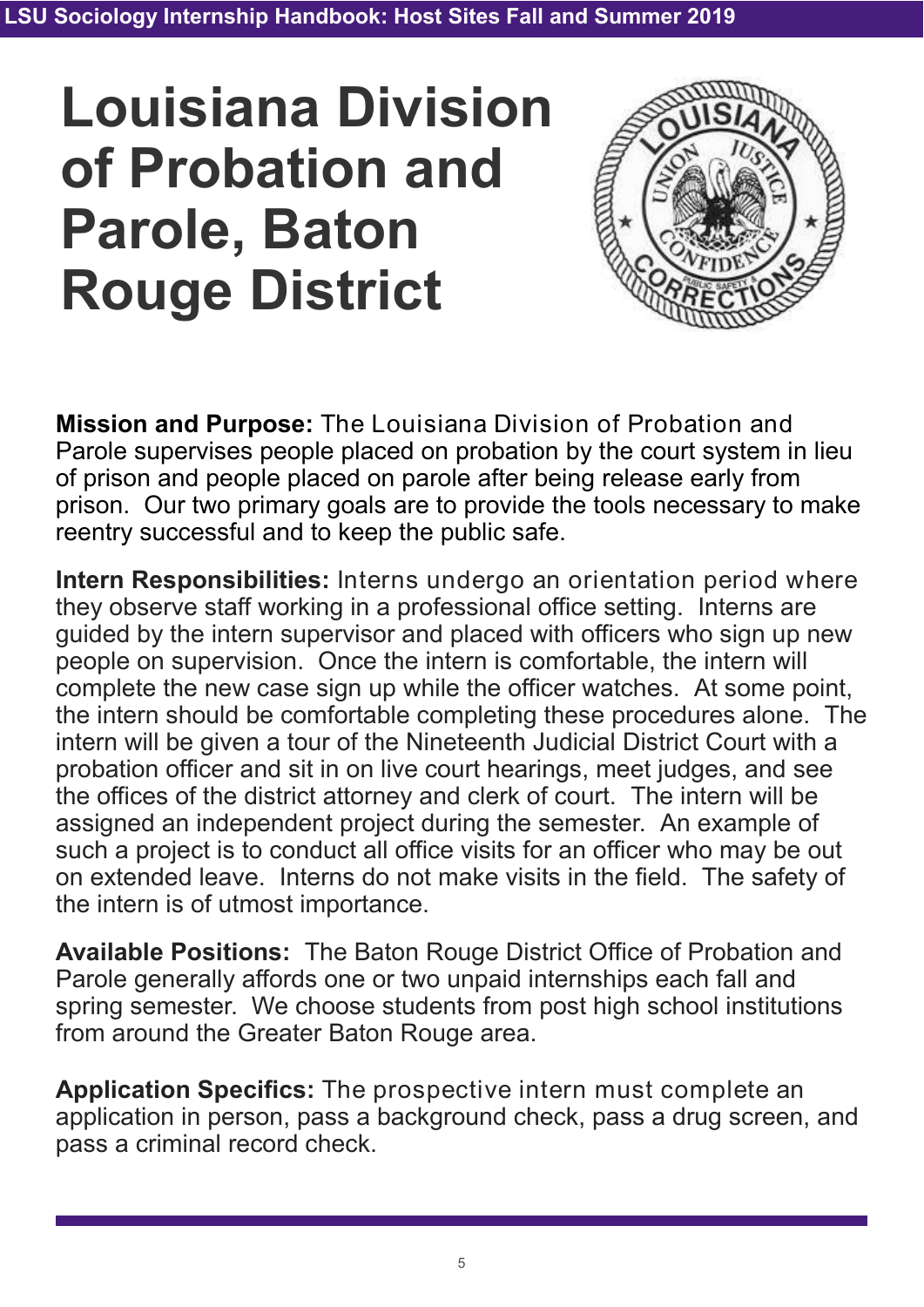## **Louisiana Parole Project**



**Mission and Purpose:** Parole Project is a 501(c)(3) nonprofit organization that serves parole eligible persons who have been incarcerated for 25 years or more. We provide legal representation through our staff counsel and the LSU Law Center Parole Clinic. We provide transitional housing and a multiphase reentry program that prepares them for a world greatly different from the one they left behind. Our mission is to see every client reach their full potential and become productive members of their families and communities.

**Internship Tasks:** Interns at Parole Project will do a variety of tasks. They become an integral part of our administrative team helping to maintain client files; they assist in outreach projects that include information tables at community functions; planning of a fund raising event, and involvement in Parole Project's social media presence; interns also go on field trips to parole hearings at the Department of Corrections headquarters and to callouts at the institutions where the clients are

**Available Positions:** Parole Project has opportunities for 4 to 5 interns for both the summer and fall semesters.

**Application Specifics:** Prospective interns must submit a resume and attend an interview with the executive director or deputy executive director.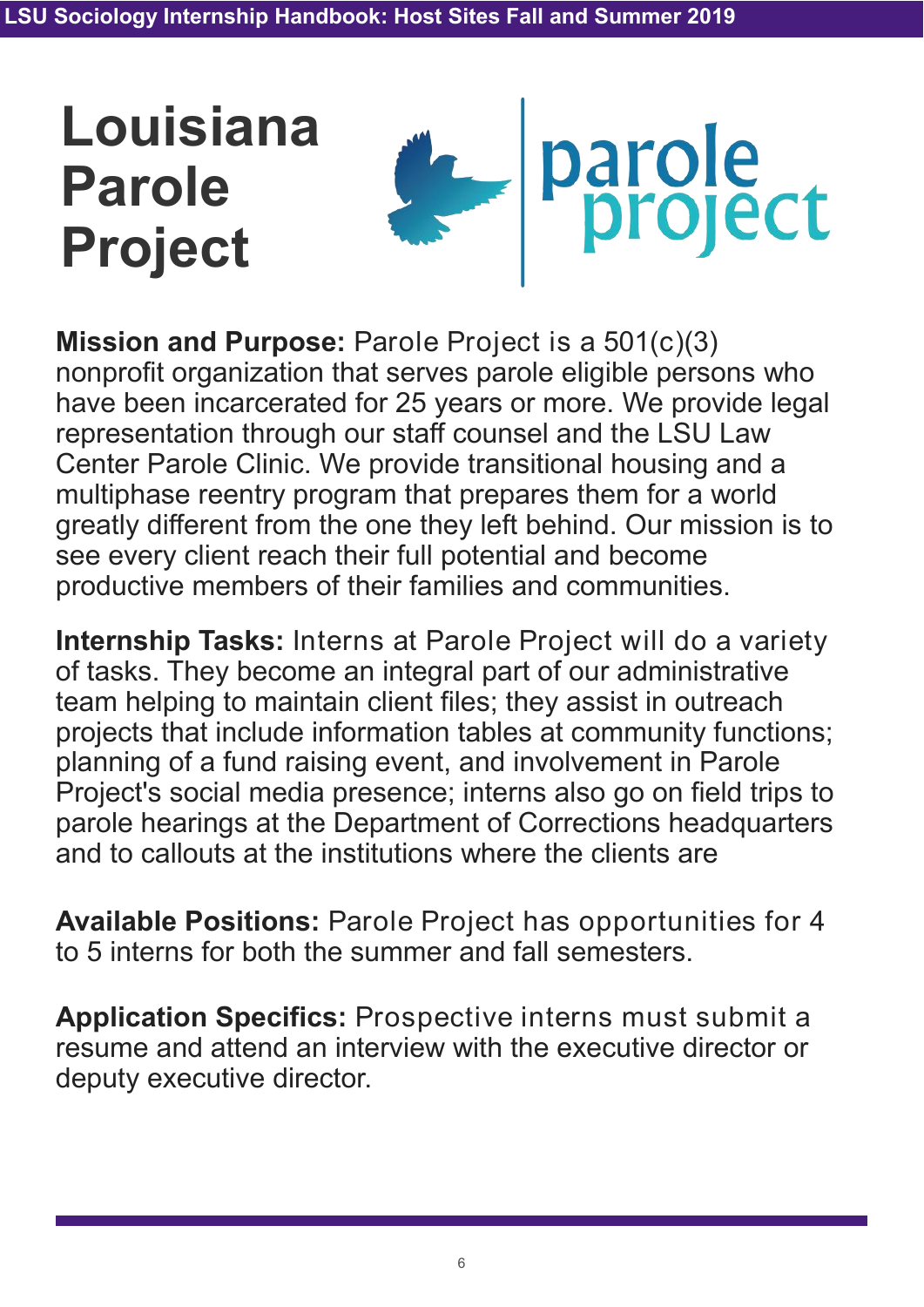

**Mission and Purpose:** The Victim Services Division of the 19th JDC District Attorney's Office provides comprehensive advocacy and support to victims and witnesses of crime. The Victim Services Division offers free services in English, and Spanish. Our Victim Advocates work to ensure that crime victims and their families are provided the services and information necessary to be an integral part of the criminal case process. It is our mission to ensure that victims are treated fairly and that their voice is heard.

**Intern Responsibilities:** Student interns will be conducting a variety of court related tasks including, but not limited to assisting crime victims, assisting with crisis counseling, assisting with client intakes and assisting with front office responsibilities.

**Available Positions:** The Victim's Assistance Bureau has openings for 2 interns in the Summer, 2 in the Fall.

**Application Specifics:** Prospective interns must pass a background check and an interview with the director of the program.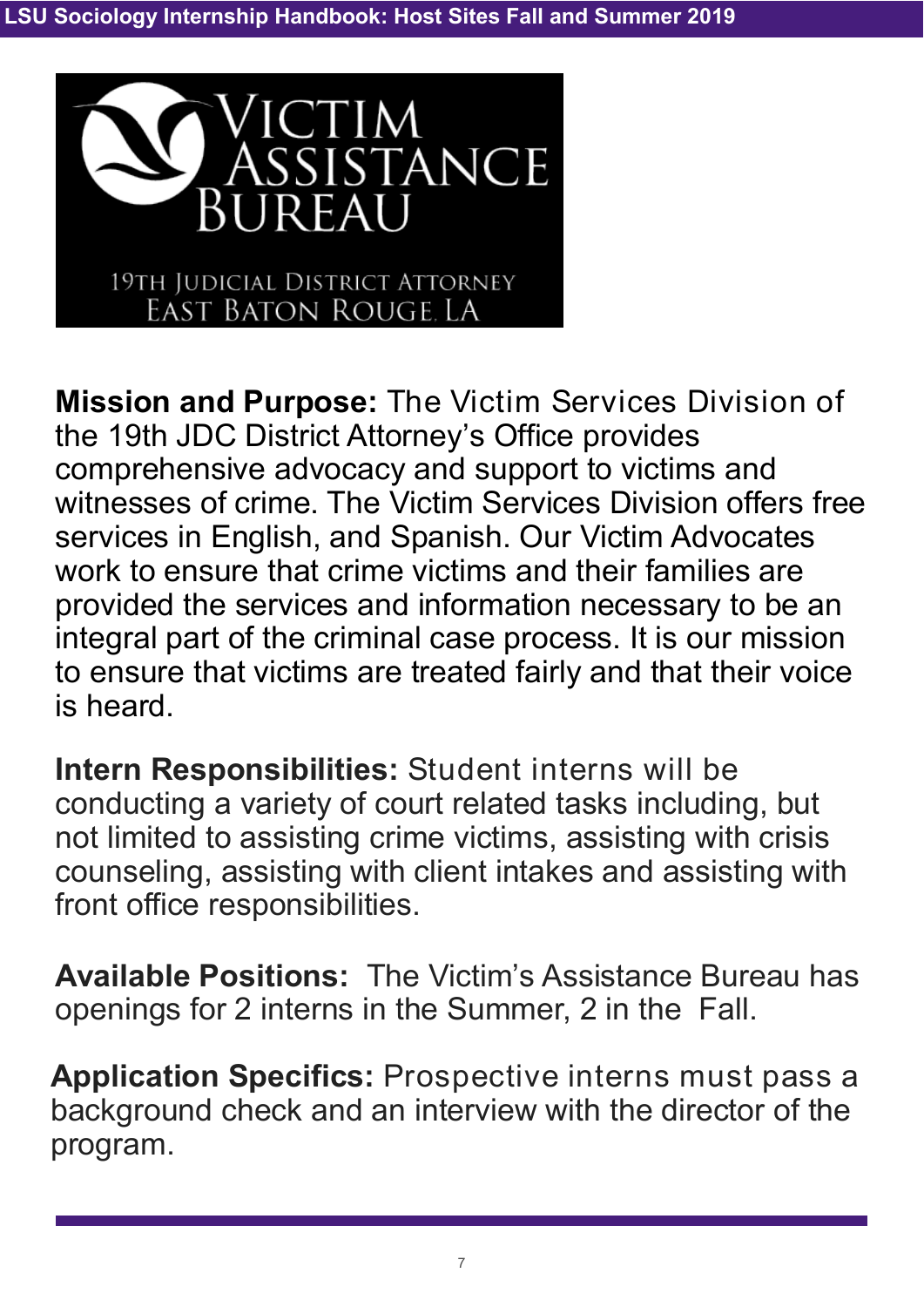

**Mission and Purpose:** The Gardere Iniative is designed to address substance abuse and other social ills in the Gardere area that adversely affect the children, neighboring subdivisions, and the City in general through spiritual intervention, collaboration and partnerships.

**Internship Tasks:** There are several roles available in this organization. All interns will be likely doing admin work,

**Available Positions:** The Gardere Iniative has openings for 5 interns in the Summer and 7-8 interns for

**Application Specifics:** Prospective interns must submit a resume and attend an interview with the executive director or deputy executive director.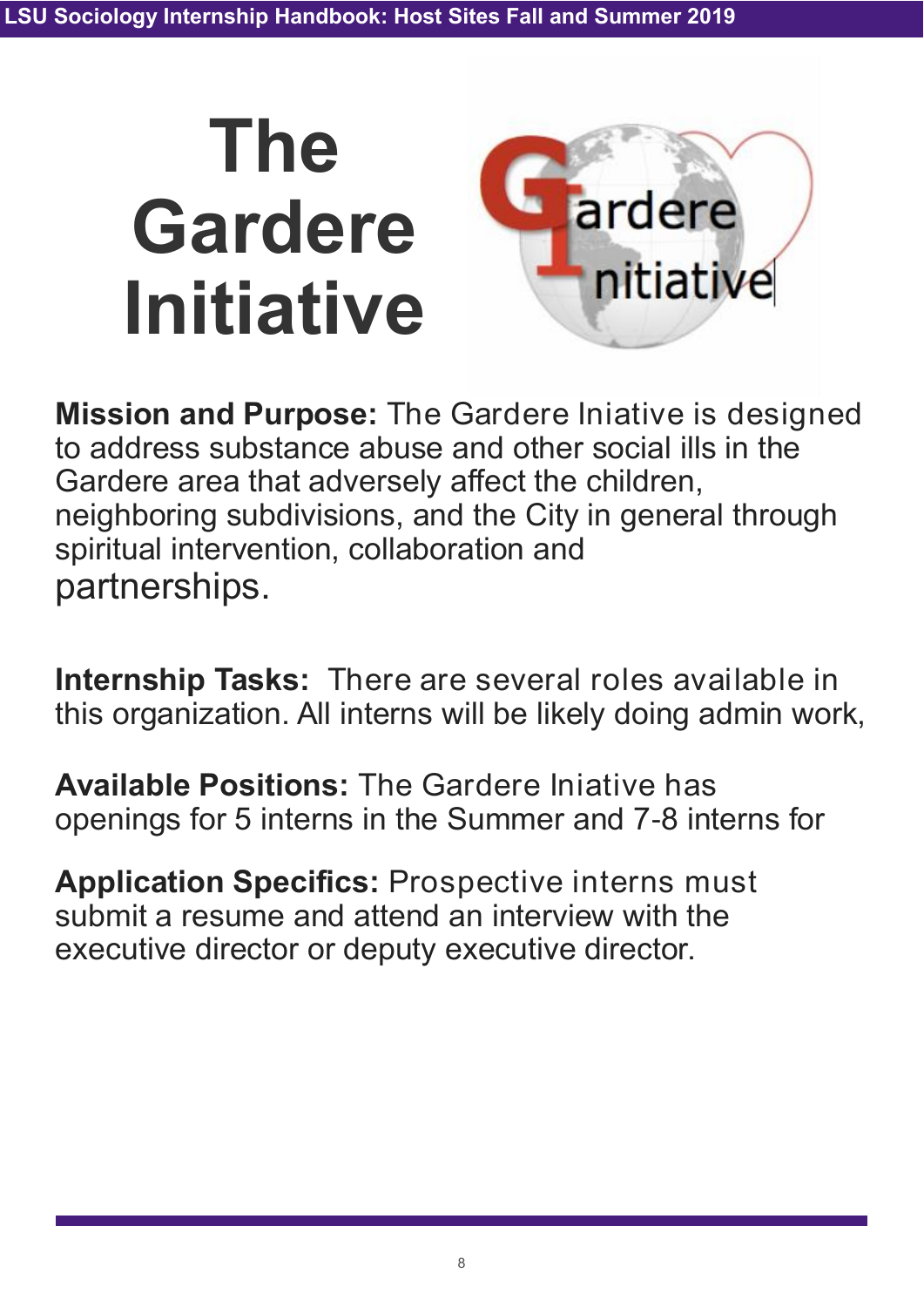## **The Louisiana Environmental Action Network**



**Mission and Purpose:** The Louisiana Environmental Action Network (LEAN) is a community based not-for-profit organization that has been working since 1986 to resolve the unique environmental struggles present in Louisiana. Through education, empowerment, advocacy, and support; LEAN provides the necessary tools and services to individuals and communities facing environmental problems. Problems that often threaten their health, safety and quality of life.

**Internship Tasks:** A sociology intern would be tasked with further developing LEAN's archive of this important aspect of our states history. Work would be focused on research and data organization.

**Available Positions:** Lean has opportunities for 1 to 2 interns for both the summer and fall semesters.

**Application Specifics:** Prospective interns must submit a resume and attend an interview with the executive director or deputy executive director.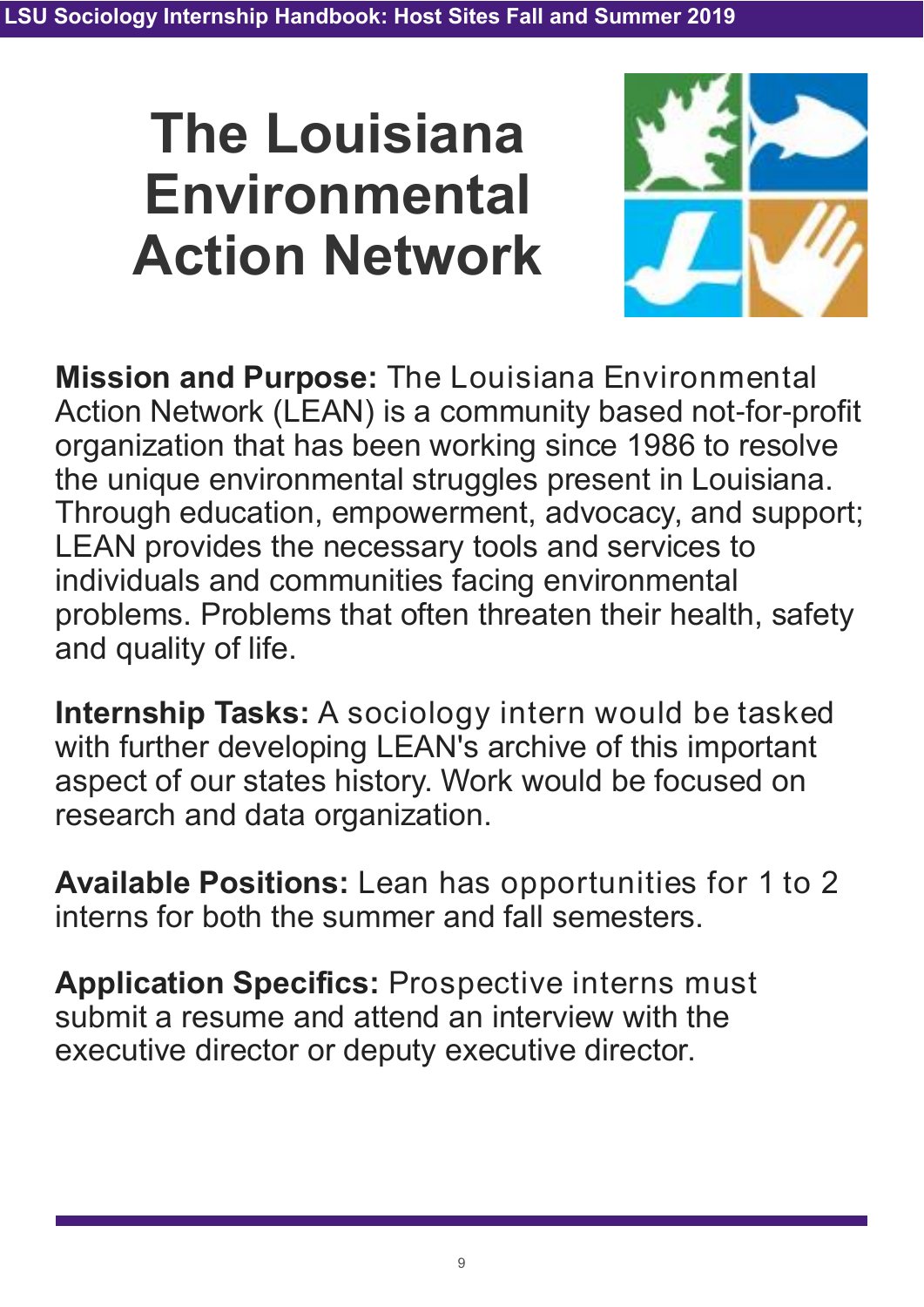### **Louisiana Resource Center for Educators**



**Mission and Purpose:** To recruit, select, and train highly qualified and certified teachers for Louisiana schools. To provide professional development opportunities to Practitioner and/or new teachers through Learning Teams. To observe, mentor, coach and encourage Practitioner and/or new teachers in the classroom

#### **Summer Internship Tasks:**

Assist with multiple duties with our summer camp program. Engagement with children, their parents, and current cohort members. There will also be engagement with the surrounding community. Creating news letters to current cohort members, assisting digital content, reaching out to parents, practitioners in program, and future applicants. The ideal candidate will learn to write compelling content. Interns will gain experience in project and event management, public relations, and logistics.

#### **Fall Internship Tasks:**

Creating news letters to current cohort members/practitioners, assisting digital content, reaching out to future applicants, etc

The ideal candidate will learn to write compelling content. Interns will gain experience in project and event management, public relations, recruitment, and logistics.

Engagement with current teachers, potential cohort applicants and

**Available Positions:** LCRE has openings for 2 interns in the Summer and 2 interns for Fall

**Application Specifics:** Prospective interns must submit a resume and write a short essay on the role of parents in education.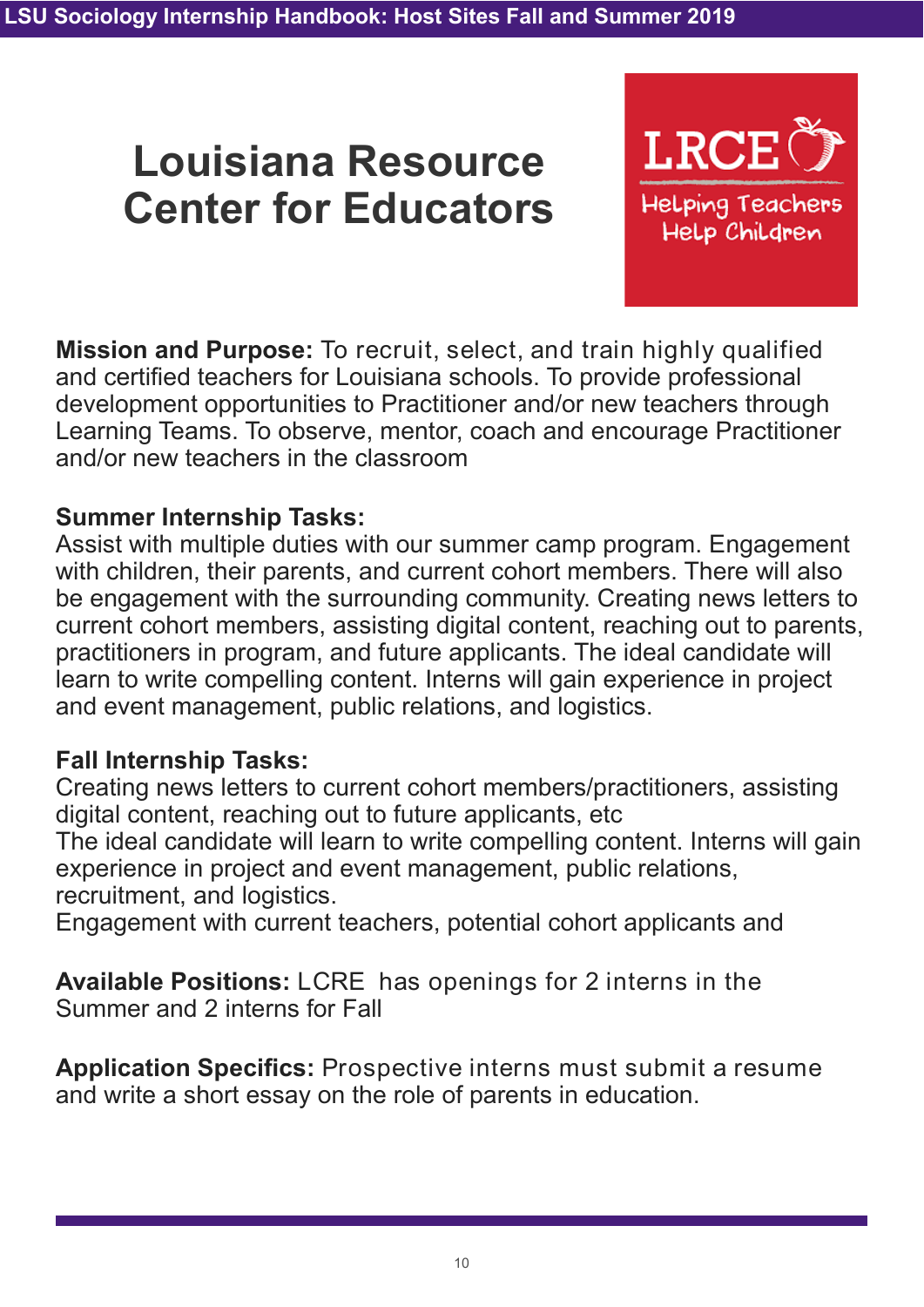

**Mission and Purpose:** SportQuest is a global Christian missions organization. In Baton Rouge, The organization is planted in the Gardere neighborhood where they facilitate youth sports and recreation activities and partners with other community organizations in various community development activities.

### **Internship Tasks:**

**Fall:** coaching football or soccer, leading a weekly youth night that includes Bible study, dinner, and games

**Spring:** coaching soccer or basketball, leading a weekly youth night that includes Bible study, dinner, and games

**Available Positions:** 3 for Summer and 3 for Fall.

**Application Specifics:** Spanish language ability would be a plus for this internship. Though is this a religious organization interns are not obligated to participate in the religious activity involved.